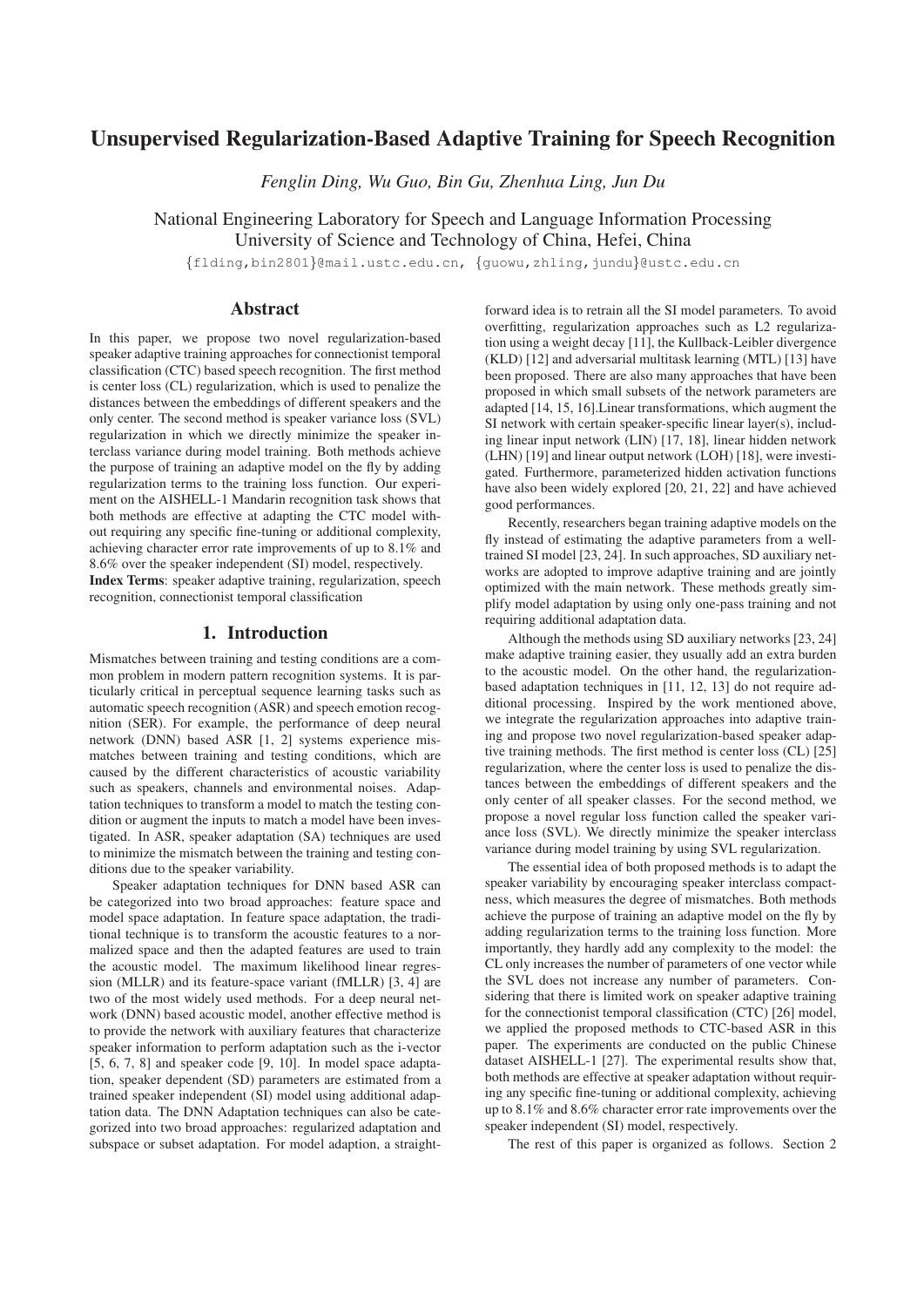gives a brief description of the related work. We introduce the adaptive training approaches we proposed in Section 3. Section 4 shows our experimental setup and other details, including the experimental results. Finally, the discussion and conclusion are presented in Section 5.

## 2. Relation to prior work

The center loss (CL) [25] was first proposed to learn discriminative features for Face Recognition (FR) tasks. CL encourages intraclass compactness by penalizing the distances between the features of samples and their centers. To avoid the deeply learned features and centers degrading to zeros, researchers adopted the joint supervision of the softmax loss and CL to train neural networks. Via joint supervision, the CL pulls the features in the same class closer to their class center, and the softmax cross-entropy loss separates the features from different categories. It has performed remarkably on various benchmark datasets for face recognition. Since the CL enjoys the same requirement as the softmax loss and needs no complex recombination of the training samples, it can be easily extended to other tasks. Variants of these methods have also been successfully adopted in Speaker Recognition (SR) tasks [28, 29], automatic speech recognition (ASR) [30] tasks and speech emotion recognition (SER) [31] tasks.

Intuitively, the center loss function pulls the deep features of the same class to their corresponding centers. The purpose of speaker adaptive training in ASR is to normalize the speaker variability between the training and testing conditions. In other words, we want the deep features to contain as little speaker information as possible. The center loss must be tailored for the adaptive training; therefore, we use the center loss in this work to penalize the distances between different embeddings of speakers and the only center of all speaker classes. By minimizing such a center loss, different speaker categories approach the same center to achieve the purpose of normalizing speaker variability.

The purpose of adaptive training is to reduce the interspeaker variability of speech. In addition to the proposed center loss function, we further propose a novel loss function called the speaker variance loss (SVL), which directly minimizes the speaker interclass variance. Similar to the center loss, we use the SVL as a regulation term and adopt the joint supervision of the conventional CTC loss and the proposed SVL in model training. In this way, speaker interclass variance can be normalized as much as possible on the premise of ensuring the accurate classification of acoustic features.

Different from previous regularization-based speaker adaptation approaches [11, 12, 13], our proposed methods train the adaptive model on the fly by adding regularization terms to the training loss function. Therefore, we do not need any additional adaptation data to fine-tune the model parameters. This simplifies adaptive training while introducing little additional model complexity.

# 3. Proposed methods

An illustration of the proposed regularization-based speaker adaptation approach is shown in figure 1. We directly add the regular loss while training the acoustic model instead of using it to prevent overfitting when estimating speaker dependent (SD) parameters. The regularization encourages the speaker interclass compactness while the CTC loss encourages the separability of features. Consequently, the joint supervision of these



Figure 1: *Illustration of the proposed unsupervised regularization-based speaker adaptive training approach. The scalar*  $\lambda$  *or*  $\gamma$  *is used for balancing the CTC loss and the regular loss.*

two loss function minimizes the speaker variability while keeping the features of different classes separable. More details are discussed as follows.

#### 3.1. Center Loss for adaptive training

Assuming that the training set contains a total of  $k$  speakers, we define the center loss function for adaptive training as follows:

$$
\mathcal{L}_{\rm c} = \sum_{i=1}^{k} ||\mathbf{S}_i - \mathbf{C}||_2^2 \tag{1}
$$

where  $S_i$  denotes the deep features of speaker i,  $C$  denotes the center of all speaker classes.

When we minimize the center loss, different speaker categories approach the same center, which is beneficial for the final sequence classification. As mentioned in [22], the center should be updated as the deep features change. In other words, we need to use the entire training set in each iteration, which is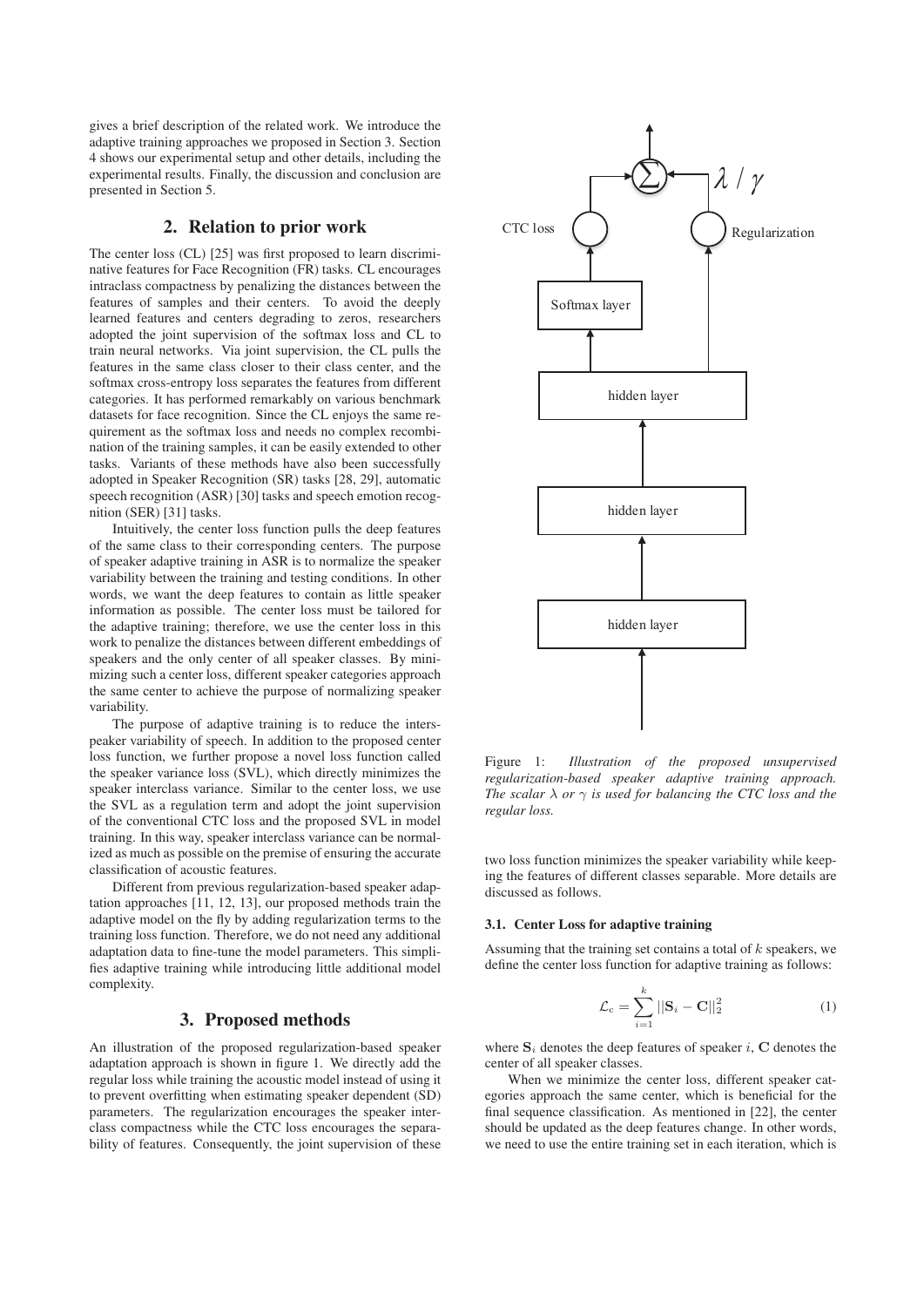inefficient and even impractical. Therefore, we make the necessary modification. Instead of updating the center with respect to the entire training set, we perform the update based on the minibatch. Under this modification, the  $k$  in eq. (1) is redefined as the number of speaker classes within a mini-batch.

Then, the representation of speaker  $i$ ,  $\mathbf{S}_i$ , can be easily calculated as follows:

$$
\mathbf{S}_{i} = \frac{1}{\sum_{t} \mathbf{1}[s_{t} = i]} \sum_{t} \mathbf{1}[s_{t} = i] \mathbf{h}_{t} \tag{2}
$$

where  $s_t$  denotes the speaker label of the  $t^{th}$  sample in the minibatch, and **1**[.] is the indicator function that evaluates to 1 when its argument holds.  $h_t$  denotes the hidden activation of the second last layer.

We adopt the joint supervision of the classification loss and center loss in order to minimize the speaker variability as much as possible while retaining accurate sequence classification. The formulation is given as follows:

$$
\mathcal{L} = \mathcal{L}_{\text{ctc}} + \lambda \mathcal{L}_c \tag{3}
$$

where the scalar  $\lambda$  is used for balancing the two loss functions.  $\mathcal{L}_{\text{ctc}}$  is the CTC loss function given by the following:

$$
\mathcal{L}_{ctc} = -\sum_{(\mathbf{x}, \mathbf{z})} \ln(p(\mathbf{z}|\mathbf{x})) \tag{4}
$$

where (**x**, **z**) are the training data pairs.

#### 3.2. Speaker Variance Loss for adaptive training

According to the intuition behind the center loss, we propose a novel speaker variance loss (SVL) for speaker adaptation, which directly minimizes the speaker interclass variance. The formula is given as follows:

$$
\mathcal{L}_{\text{sv}} = ||\text{var}(S_1, ..., S_i, ...S_k)||_2^2 \tag{5}
$$

where  $var(S_1, ..., S_i, ...S_k)$  denotes the interclass variance of the  $k$  speakers. We then take into account the modification to update the mini-batch. The interclass variance can be calculated as follows:

$$
\sigma_s^2 = \frac{1}{k} \sum_i \left( S_i - \mu_s \right)^2 \tag{6}
$$

where  $\mu_s$  is the mean of the k speaker classes. It is given by the following:

$$
\mu_s = \frac{1}{k} \sum_i S_i \tag{7}
$$

Then, the joint supervision of the CTC loss and SVL can be given as follows:

$$
\mathcal{L} = \mathcal{L}_{\text{ctc}} + \gamma \mathcal{L}_{sv} \tag{8}
$$

where  $\gamma$  is the balance factor.

In fact, the SVL effectively characterizes the interclass variations of speakers. Compared with the modified center loss, the SVL targets more directly on the learning objective of the speaker interclass compactness, which is very beneficial for reducing speaker variability. More importantly, the SVL does not introduce any learnable parameters. In this way, it may avoid the local optimization caused by the random initialization of parameters to a certain extent.

Note that both proposed loss functions only take the hidden activation and do not need a complex recombination of the training samples. Therefore, their application for neural networks is more flexible. For example, the hidden activation used

to calculate the speaker representation can be taken from any certain layer. In addition, each layer can add the regular loss direction to achieve layer-wise speaker adaptation. These will be discussed in detail in the experimental part.

#### 4. Experiments

### 4.1. Dataset

We evaluate the proposed methods on an open-source Mandarin speech corpus AISHELL-1 [23]. All the speech files are sampled at 16K Hz with 16 bits. AISHELL-1 has 7,176 utterances from 20 speakers for evaluation (10 hours). We use 120,098 utterances from 340 speakers (150 hours) as the training set and 14,326 utterances from 40 speakers (20 hours) as the development set. The speakers of the training, development and test sets do not overlap.

# 4.2. Model setup

The PyTorch toolkit [32] is used in our model training process. All the model parameters are randomly initialized and updated by Adam [33]. The acoustic feature is 108-dimensional filterbank features (36 filter-bank features, delta coefficients, and delta-delta coefficients) with mean and variance normalization. According to the statistical information of the transcripts, there are 4294 Chinese characters in the training set. Along with the added blanks, 4295 modeling units are used in the graphemebased CTC system. The trigram language model is used in the decoding procedure.

The network is trained to minimize the CTC loss function with an initial learning rate of 0.0001. The development set is used for learning rate scheduling and early stopping. We start to halve the learning rate when the relative improvement falls below 0.004, and the training ends if the relative improvement is lower than 0.0005, which is usually approximately 13 epochs.

#### 4.3. Network architecture

The acoustic modeling adopts a combination of CNNs and LSTM based RNNs for good performance as well as high efficiency. For this baseline, the bottom two layers are 2D convolution layers with 64 and 256 output channels. Each convolution layer is followed by a max-pooling layer with a stride of 2 in the time dimension to finally down sample an utterance to a quarter of its original length. After the CNN layers, there are three LSTM layers, each of which is a bidirectional LSTM layer with 512 units. We also use a dropout rate of 0.3 for the LSTM layers to avoid overfitting.

#### 4.4. Results

We first investigate the sensitiveness of the balance factor of the standard CL regularization and SVL regularization in which only the last LSTM layer is adapted.

Table 1 shows the character error rate (CER) of the adaptive model with CL regularization and SVL regularization under different hyper parameters  $\lambda$  and  $\gamma$ . As shown in the table, at first, as the balance factor increases, the CER gradually decreases; and then when the balance factor continues to increase, the CER gradually increases. It is speculated that when the interclass variance is excessively penalized, some features become indistinguishable, which is not conducive to sequence classification. Finally, with only the third layer punished, the CL and SVL adaptive models achieve CER reductions of 5.6% and 5.8% reduction over SI model, respectively.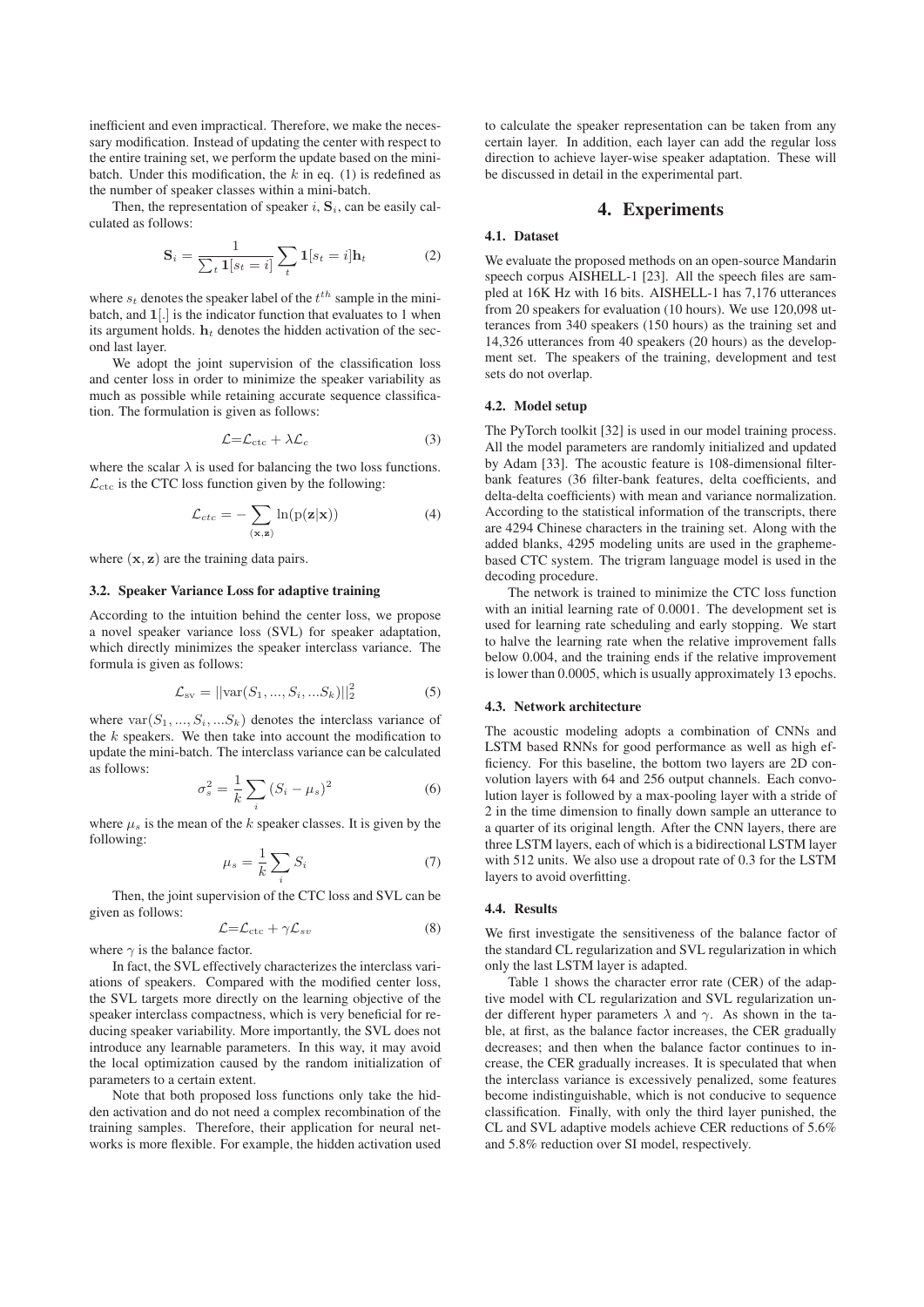Table 1: *The CERs (%) of the CL and SVL adaptive models under different balance factors.*

| CL.   |           | <b>SVL</b> |           |
|-------|-----------|------------|-----------|
|       | $CER(\%)$ | $\gamma$   | $CER(\%)$ |
| ∩     | 9.96      | 0          | 9.96      |
| 0.005 | 9.88      | 1          | 9.91      |
| 0.01  | 9.69      | 10         | 9.64      |
| 0.1   | 9.40      | 25         | 9.38      |
|       | 9.68      | 30         | 9.43      |
|       | 9.92      | 50         | 9.80      |

Table 2: *The CERs (%) of the CL and SVL models with different adapted LSTM layers.*

| Adapted LSTM layer | CL.  | <b>SVL</b> |
|--------------------|------|------------|
| SI                 | 9.96 | 9.96       |
|                    | 9.55 | 9.55       |
| 2                  | 9.46 | 9.49       |
| κ                  | 9.40 | 9.38       |
| 2.3                | 9.31 | 9.30       |
| 1,2,3              | 9.15 | 9.10       |
|                    |      |            |

In the following experiments, we investigate how many and which hidden layers should be used in adaptive training. The combinations of different adaptation layers are investigated. The results are summarized in Table 2. Note that each layer corresponds to a separate center for multilayer adaptation in the CL adaptive model. For each adaptive model, the balance factor has been adjusted to achieve the best performance. It can be seen that the highest layer is most important for adaptation. If only one LSTM layer is adapted, the higher layer (3rd layer) can achieve better performance than the lower layer (1st layer). Furthermore, the CER steadily decreases as the number of adapted layers increases. When all three LSTM layers are used for adaptive training, the proposed CL and SVL adaptive models achieve CER reductions of 8.1% and 8.6% over the SI model, respectively.

# 5. Conclusions

In this work, we propose two novel regularization-based speaker adaptation approaches, center loss (CL) regularization and speaker variance loss (SVL) regularization. The idea of the proposed methods is to reduce the speaker variability by encouraging speaker interclass compactness, which measures the degree of mismatches. Different from previous work, both methods train an adaptive model on the fly by adding regularization terms to the training loss function. Moreover, they hardly add any complexity to the acoustic model: the CL only increases the number of parameters of one vector while the SVL does not increase any number of parameters. The experimental results show that both methods are effective at adapting the CTC model, achieving CER improvements of up to 8.1% and 8.6% over the SI model, respectively.

In the following work, we will investigate how to achieve more effective speaker representation for calculating the regular loss. Attention mechanisms and other schemes may be introduced to enhance the hidden activation used to extract speaker embeddings.

# 6. Acknowledgements

This work was partially funded by the National Key Research and Development Program of China (Grant No. 2016YFB100 1303) and the National Natural Science Foundation of China (Grant No. U1836219).

### 7. References

- [1] G. Hinton, L. Deng, D. Yu *et al.*, "Deep neural networks for acoustic modeling in speech recognition," *IEEE Signal processing magazine*, vol. 29, 2012.
- [2] D. Yu and J. Li, "Recent progresses in deep learning based acoustic models," *IEEE/CAA Journal of Automatica Sinica*, vol. 4, no. 3, pp. 396–409, 2017.
- [3] A.-r. Mohamed, T. N. Sainath, G. E. Dahl *et al.*, "Deep belief networks using discriminative features for phone recognition." in *ICASSP*, 2011, pp. 5060–5063.
- [4] F. Seide, G. Li, X. Chen, and D. Yu, "Feature engineering in context-dependent deep neural networks for conversational speech transcription," in *2011 IEEE Workshop on Automatic Speech Recognition & Understanding*. IEEE, 2011, pp. 24–29.
- [5] G. Saon, H. Soltau, D. Nahamoo, and M. Picheny, "Speaker adaptation of neural network acoustic models using i-vectors," in *2013 IEEE Workshop on Automatic Speech Recognition and Understanding*. IEEE, 2013, pp. 55–59.
- [6] Y. Miao, H. Zhang, and F. Metze, "Towards speaker adaptive training of deep neural network acoustic models," in *Fifteenth Annual Conference of the International Speech Communication Association*, 2014.
- [7] A. Senior and I. Lopez-Moreno, "Improving dnn speaker independence with i-vector inputs," in *2014 IEEE International Conference on Acoustics, Speech and Signal Processing (ICASSP)*. IEEE, 2014, pp. 225–229.
- [8] P. Karanasou, Y. Wang, M. J. Gales, and P. C. Woodland, "Adaptation of deep neural network acoustic models using factorised i-vectors," in *Fifteenth Annual Conference of the International Speech Communication Association*, 2014.
- [9] O. Abdel-Hamid and H. Jiang, "Fast speaker adaptation of hybrid nn/hmm model for speech recognition based on discriminative learning of speaker code," in *2013 IEEE International Conference on Acoustics, Speech and Signal Processing*. IEEE, 2013, pp. 7942–7946.
- [10] S. Xue, O. Abdel-Hamid, H. Jiang, and L. Dai, "Direct adaptation of hybrid dnn/hmm model for fast speaker adaptation in lvcsr based on speaker code," in *2014 IEEE international conference on acoustics, speech and signal processing (ICASSP)*. IEEE, 2014, pp. 6339–6343.
- [11] L. Hank, "Speaker adaptation of context dependent deep neural networks," in *2013 IEEE International Conference on Acoustics, Speech and Signal Processing*. IEEE, 2013, pp. 7947–7951.
- [12] D. Yu, K. Yao, H. Su *et al.*, "Kl-divergence regularized deep neural network adaptation for improved large vocabulary speech recognition," in *2013 IEEE International Conference on Acoustics, Speech and Signal Processing*. IEEE, 2013, pp. 7893–7897.
- [13] Z. Meng, J. Li, and Y. Gong, "Adversarial speaker adaptation," in *ICASSP 2019-2019 IEEE International Conference on Acoustics, Speech and Signal Processing (ICASSP)*. IEEE, 2019, pp. 5721– 5725.
- [14] K. Yao, D. Yu, F. Seide *et al.*, "Adaptation of context-dependent deep neural networks for automatic speech recognition," in 2012<br>*IEEE Speken Language Technology Workshop (SLT)* IEEE *IEEE Spoken Language Technology Workshop (SLT).* 2012, pp. 366–369.
- [15] S. M. Siniscalchi, J. Li, and C.-H. Lee, "Hermitian polynomial for speaker adaptation of connectionist speech recognition systems," *IEEE Transactions on Audio, Speech, and Language Processing*, vol. 21, no. 10, pp. 2152–2161, 2013.